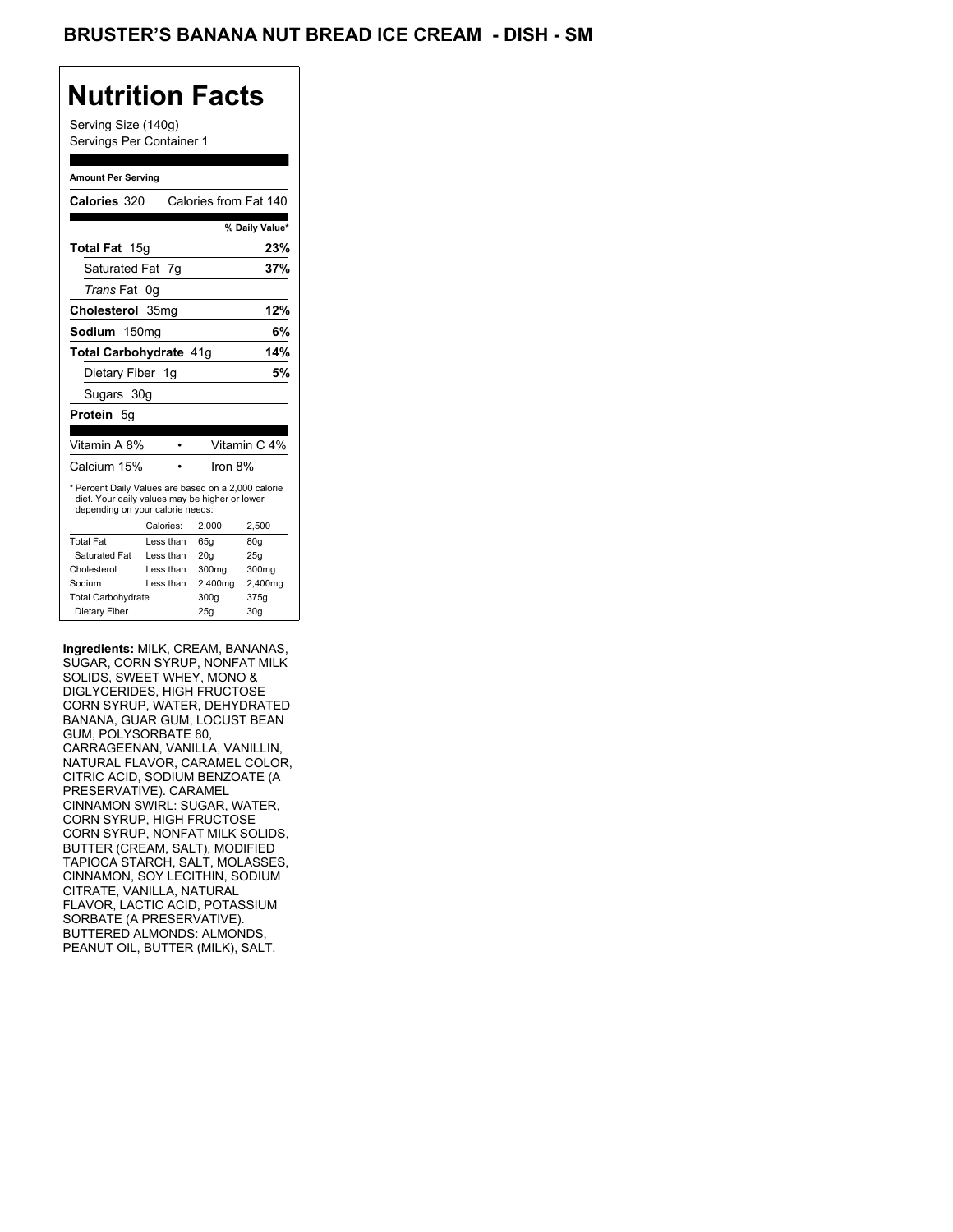## BRUSTER'S BANANA NUT BREAD ICE CREAM - DISH - REG

## Nutrition Facts

Serving Size (210g) Servings Per Container 1

#### Amount Per Serving

| Calories 480                                                                                                                              |                  | Calories from Fat 210 |                 |
|-------------------------------------------------------------------------------------------------------------------------------------------|------------------|-----------------------|-----------------|
|                                                                                                                                           |                  |                       | % Daily Value*  |
| Total Fat 23g                                                                                                                             |                  |                       | 35%             |
| Saturated Fat 11q                                                                                                                         |                  |                       | 55%             |
| Trans Fat 0g                                                                                                                              |                  |                       |                 |
| Cholesterol                                                                                                                               | 55 <sub>mg</sub> |                       | 18%             |
| Sodium 230mg                                                                                                                              |                  |                       | 9%              |
| Total Carbohydrate 61g                                                                                                                    |                  |                       | 20%             |
| Dietary Fiber 2q                                                                                                                          |                  |                       | 8%              |
| Sugars 45g                                                                                                                                |                  |                       |                 |
| Protein 7q                                                                                                                                |                  |                       |                 |
| Vitamin A 10%                                                                                                                             |                  |                       | Vitamin C 6%    |
| Calcium 20%                                                                                                                               |                  | Iron 10%              |                 |
| * Percent Daily Values are based on a 2,000 calorie<br>diet. Your daily values may be higher or lower<br>depending on your calorie needs: |                  |                       |                 |
|                                                                                                                                           | Calories:        | 2.000                 | 2,500           |
| <b>Total Fat</b>                                                                                                                          | Less than        | 65q                   | 80g             |
| Saturated Fat                                                                                                                             | Less than        | 20q                   | 25g             |
| Cholesterol                                                                                                                               | Less than        | 300 <sub>mg</sub>     | 300mg           |
| Sodium                                                                                                                                    | Less than        | 2,400mg               | 2,400mg         |
| <b>Total Carbohydrate</b>                                                                                                                 |                  | 300q                  | 375g            |
| Dietary Fiber                                                                                                                             |                  | 25g                   | 30 <sub>g</sub> |

Ingredients: MILK, CREAM, BANANAS, SUGAR, CORN SYRUP, NONFAT MILK SOLIDS, SWEET WHEY, MONO & DIGLYCERIDES, HIGH FRUCTOSE CORN SYRUP, WATER, DEHYDRATED BANANA, GUAR GUM, LOCUST BEAN GUM, POLYSORBATE 80, CARRAGEENAN, VANILLA, VANILLIN, NATURAL FLAVOR, CARAMEL COLOR, CITRIC ACID, SODIUM BENZOATE (A PRESERVATIVE). CARAMEL CINNAMON SWIRL: SUGAR, WATER, CORN SYRUP, HIGH FRUCTOSE CORN SYRUP, NONFAT MILK SOLIDS, BUTTER (CREAM, SALT), MODIFIED TAPIOCA STARCH, SALT, MOLASSES, CINNAMON, SOY LECITHIN, SODIUM CITRATE, VANILLA, NATURAL FLAVOR, LACTIC ACID, POTASSIUM SORBATE (A PRESERVATIVE). BUTTERED ALMONDS: ALMONDS, PEANUT OIL, BUTTER (MILK), SALT.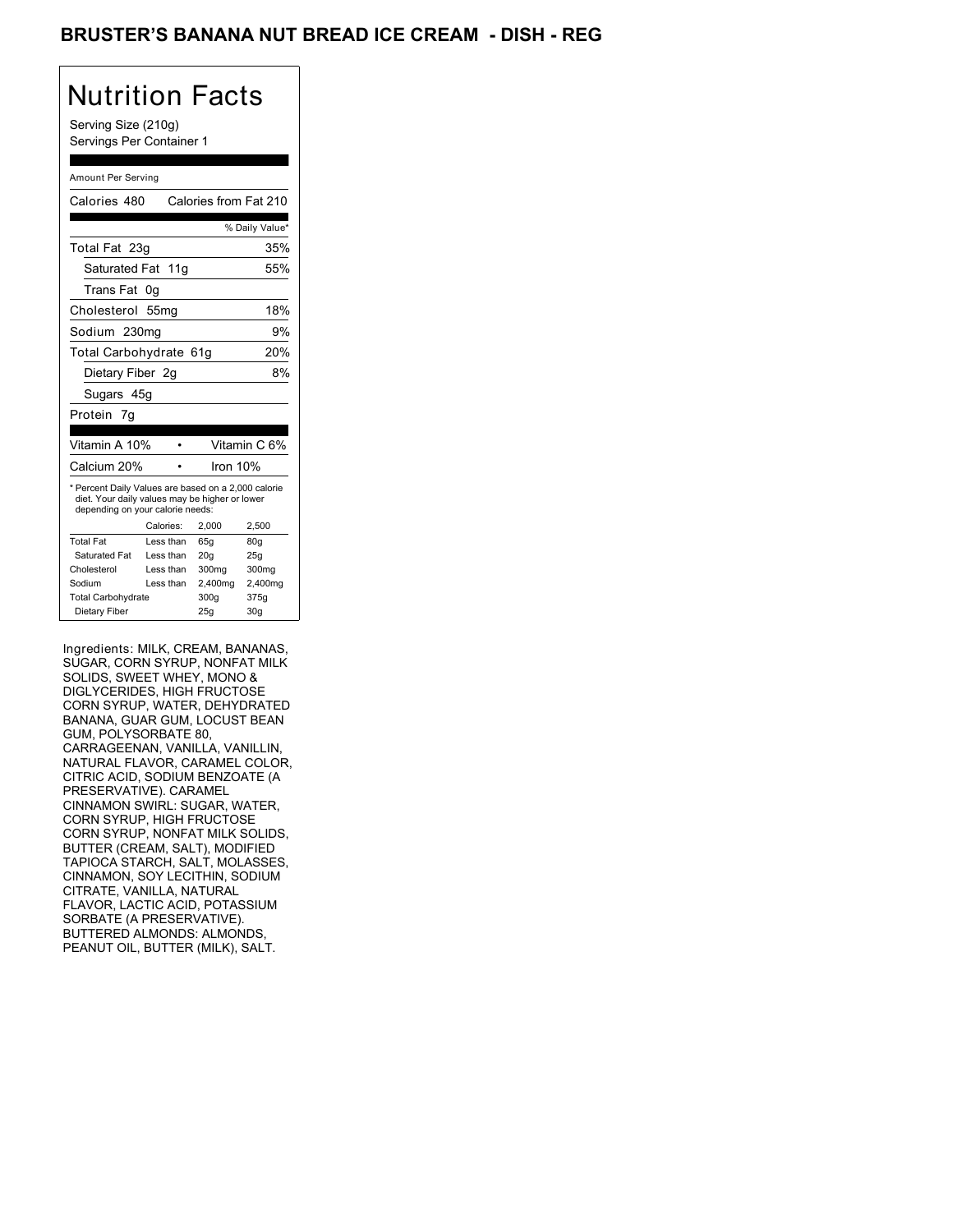## BRUSTER'S BANANA NUT BREAD ICE CREAM - DISH - LG

## Nutrition Facts

Serving Size (280g) Servings Per Container 1

#### Amount Per Serving

| Calories 640                                                                                                                              |                  | Calories from Fat 270 |                 |
|-------------------------------------------------------------------------------------------------------------------------------------------|------------------|-----------------------|-----------------|
|                                                                                                                                           |                  |                       | % Daily Value*  |
| Total Fat 31q                                                                                                                             |                  |                       | 47%             |
| Saturated Fat 15g                                                                                                                         |                  |                       | 74%             |
| Trans Fat                                                                                                                                 | 0g               |                       |                 |
| Cholesterol                                                                                                                               | 70 <sub>mq</sub> |                       | 23%             |
| Sodium 300mg                                                                                                                              |                  |                       | 13%             |
| Total Carbohydrate 82g                                                                                                                    |                  |                       | 27%             |
| Dietary Fiber 3g                                                                                                                          |                  |                       | 11%             |
| Sugars 60g                                                                                                                                |                  |                       |                 |
| Protein<br>9g                                                                                                                             |                  |                       |                 |
|                                                                                                                                           |                  |                       |                 |
| Vitamin A 15%                                                                                                                             |                  |                       | Vitamin C 10%   |
| Calcium 25%                                                                                                                               |                  | Iron 15%              |                 |
| * Percent Daily Values are based on a 2,000 calorie<br>diet. Your daily values may be higher or lower<br>depending on your calorie needs: |                  |                       |                 |
|                                                                                                                                           | Calories:        | 2,000                 | 2,500           |
| <b>Total Fat</b>                                                                                                                          | Less than        | 65g                   | 80g             |
| Saturated Fat                                                                                                                             | Less than        | 20q                   | 25g             |
| Cholesterol                                                                                                                               | Less than        | 300mg                 | 300mg           |
| Sodium                                                                                                                                    | Less than        | 2,400mg               | 2,400mg         |
| <b>Total Carbohydrate</b>                                                                                                                 |                  | 300q                  | 375g            |
| Dietary Fiber                                                                                                                             |                  | 25g                   | 30 <sub>g</sub> |
|                                                                                                                                           |                  |                       |                 |

Ingredients: MILK, CREAM, BANANAS, SUGAR, CORN SYRUP, NONFAT MILK SOLIDS, SWEET WHEY, MONO & DIGLYCERIDES, HIGH FRUCTOSE CORN SYRUP, WATER, DEHYDRATED BANANA, GUAR GUM, LOCUST BEAN GUM, POLYSORBATE 80, CARRAGEENAN, VANILLA, VANILLIN, NATURAL FLAVOR, CARAMEL COLOR, CITRIC ACID, SODIUM BENZOATE (A PRESERVATIVE). CARAMEL CINNAMON SWIRL: SUGAR, WATER, CORN SYRUP, HIGH FRUCTOSE CORN SYRUP, NONFAT MILK SOLIDS, BUTTER (CREAM, SALT), MODIFIED TAPIOCA STARCH, SALT, MOLASSES, CINNAMON, SOY LECITHIN, SODIUM CITRATE, VANILLA, NATURAL FLAVOR, LACTIC ACID, POTASSIUM SORBATE (A PRESERVATIVE). BUTTERED ALMONDS: ALMONDS, PEANUT OIL, BUTTER (MILK), SALT.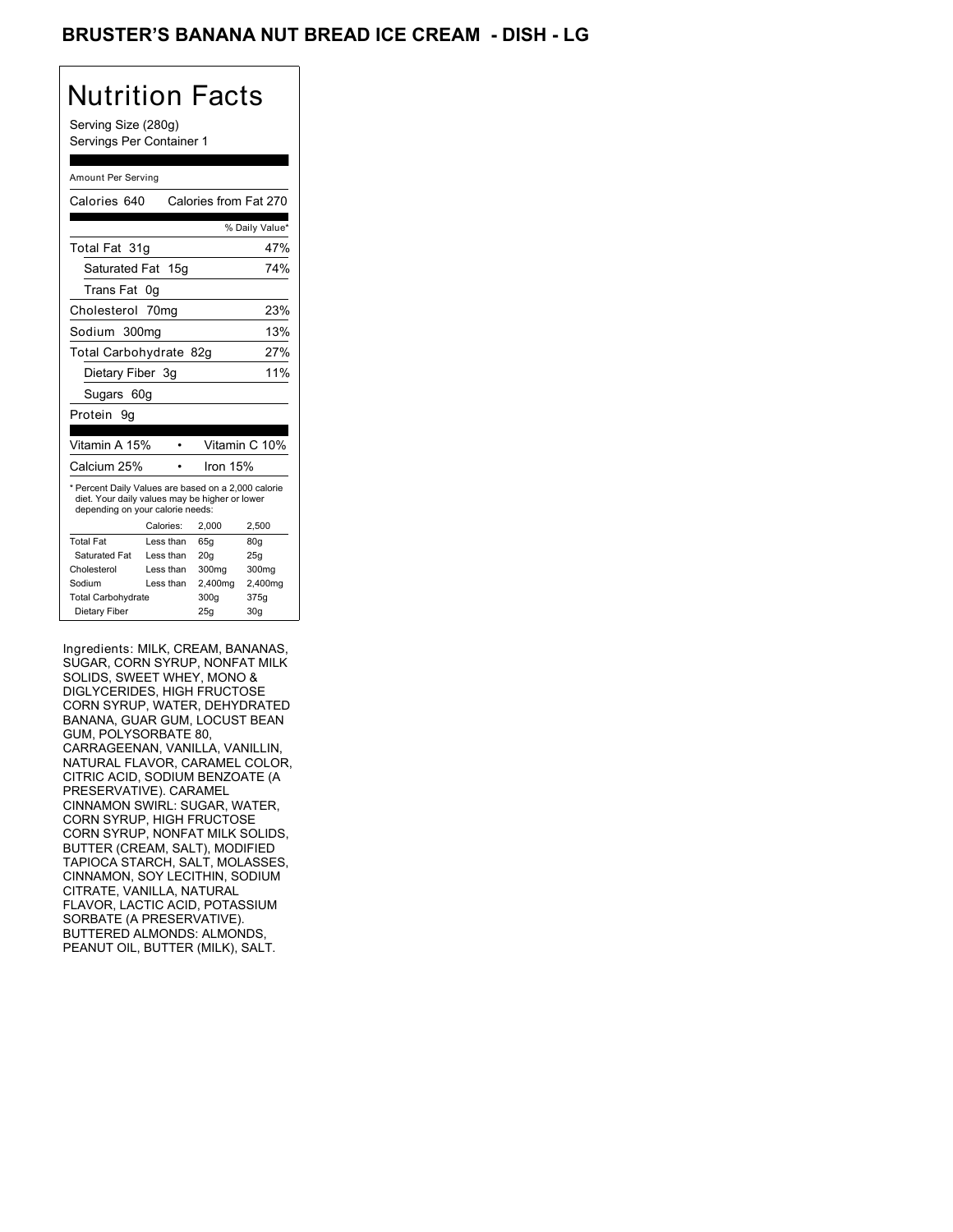## BRUSTER'S BANANA NUT BREAD ICE CREAM - SUGAR CONE - SM

## Nutrition Facts

Serving Size (153g) Servings Per Container 1

#### Amount Per Serving

| Calories 370                                                                                                                              |                  | Calories from Fat 140 |                 |
|-------------------------------------------------------------------------------------------------------------------------------------------|------------------|-----------------------|-----------------|
|                                                                                                                                           |                  |                       | % Daily Value*  |
| Total Fat 16g                                                                                                                             |                  |                       | 24%             |
| Saturated Fat 7g                                                                                                                          |                  |                       | 37%             |
| Trans Fat                                                                                                                                 | 0g               |                       |                 |
| Cholesterol                                                                                                                               | 35 <sub>mq</sub> |                       | 12%             |
| Sodium 170mg                                                                                                                              |                  |                       | 7%              |
| Total Carbohydrate 53g                                                                                                                    |                  |                       | 18%             |
| Dietary Fiber 1g                                                                                                                          |                  |                       | 5%              |
| Sugars 33g                                                                                                                                |                  |                       |                 |
| Protein 5g                                                                                                                                |                  |                       |                 |
|                                                                                                                                           |                  |                       |                 |
| Vitamin A 8%                                                                                                                              |                  |                       | Vitamin C 4%    |
| Calcium 15%                                                                                                                               |                  | Iron 10%              |                 |
| * Percent Daily Values are based on a 2,000 calorie<br>diet. Your daily values may be higher or lower<br>depending on your calorie needs: |                  |                       |                 |
|                                                                                                                                           | Calories:        | 2.000                 | 2,500           |
| <b>Total Fat</b>                                                                                                                          | Less than        | 65q                   | 80q             |
| Saturated Fat                                                                                                                             | Less than        | 20q                   | 25g             |
| Cholesterol                                                                                                                               | Less than        | 300mg                 | 300mg           |
| Sodium                                                                                                                                    | Less than        | 2,400mg               | 2,400mg         |
| <b>Total Carbohydrate</b>                                                                                                                 |                  | 300q                  | 375g            |
| Dietary Fiber                                                                                                                             |                  | 25q                   | 30 <sub>g</sub> |

Ingredients: MILK, CREAM, BANANAS, SUGAR, CORN SYRUP, NONFAT MILK SOLIDS, SWEET WHEY, MONO & DIGLYCERIDES, HIGH FRUCTOSE CORN SYRUP, WATER, DEHYDRATED BANANA, GUAR GUM, LOCUST BEAN GUM, POLYSORBATE 80, CARRAGEENAN, VANILLA, VANILLIN, NATURAL FLAVOR, CARAMEL COLOR, CITRIC ACID, SODIUM BENZOATE (A PRESERVATIVE). CARAMEL CINNAMON SWIRL: SUGAR, WATER, CORN SYRUP, HIGH FRUCTOSE CORN SYRUP, NONFAT MILK SOLIDS, BUTTER (CREAM, SALT), MODIFIED TAPIOCA STARCH, SALT, MOLASSES, CINNAMON, SOY LECITHIN, SODIUM CITRATE, VANILLA, NATURAL FLAVOR, LACTIC ACID, POTASSIUM SORBATE (A PRESERVATIVE). BUTTERED ALMONDS: ALMONDS, PEANUT OIL, BUTTER (MILK), SALT. SUGAR CONE: ENRICHED WHEAT FLOUR (ENRICHED WITH NIACIN, REDUCED IRON, THIAMIN MONONITRATE, RIBOFLAVIN, FOLIC ACID), TAPIOCA FLOUR, SUGAR, VEGETABLE SHORTENING (SOYBEAN AND/OR CANOLA OIL, MODIFIED PALM OIL, SOY LECITHIN, AND/OR PARTIALLY HYDROGENATED SOYBEAN OIL), OAT FIBER AND/OR VEGETABLE FIBER, SALT, CARAMEL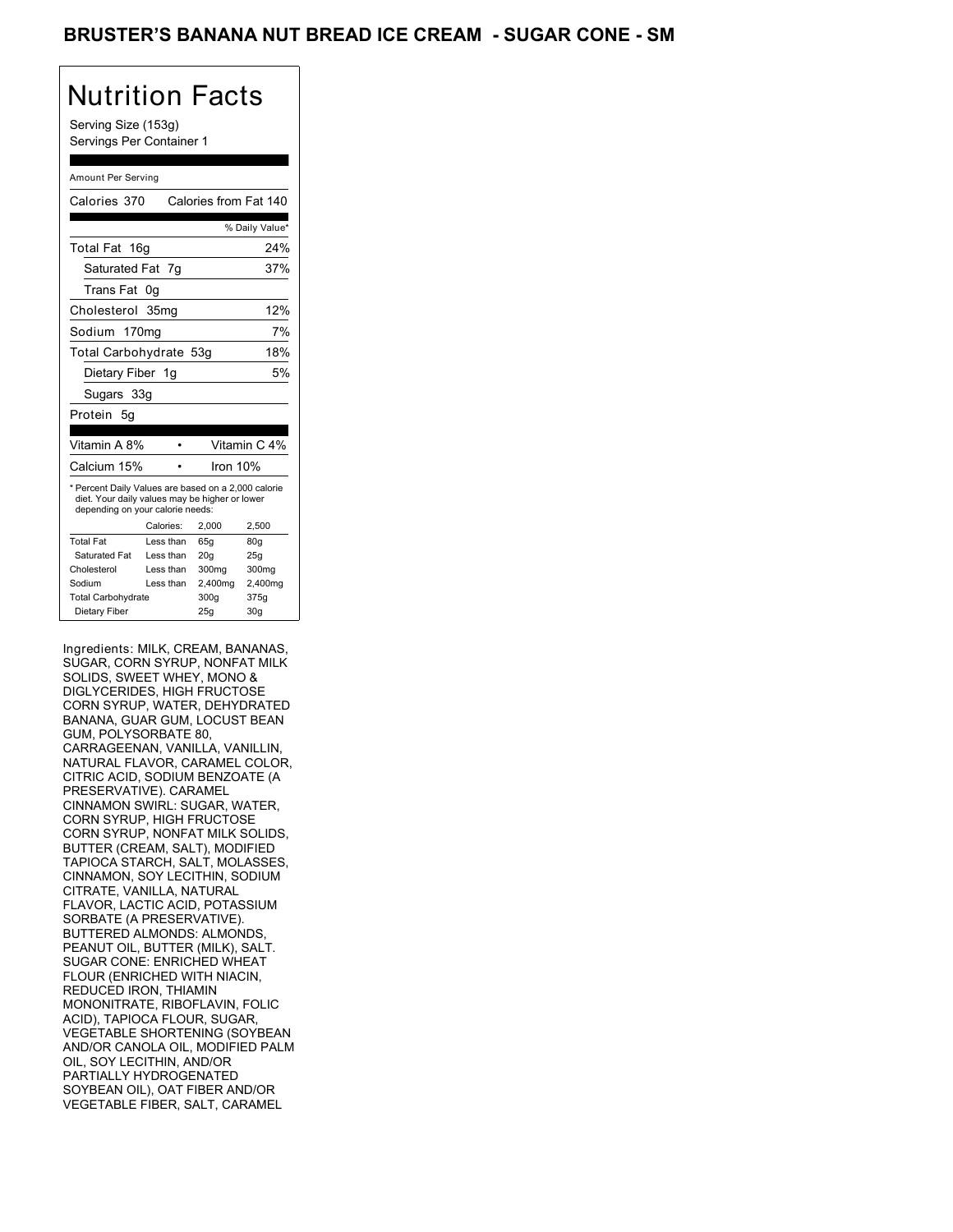## BRUSTER'S BANANA NUT BREAD ICE CREAM - SUGAR CONE - REG

# Nutrition Facts

Serving Size (223g) Servings Per Container 1

#### Amount Per Serving

| Calories 530                                                                                                                              |           | Calories from Fat 210 |                 |
|-------------------------------------------------------------------------------------------------------------------------------------------|-----------|-----------------------|-----------------|
|                                                                                                                                           |           |                       | % Daily Value*  |
| Total Fat 23g                                                                                                                             |           |                       | 36%             |
| Saturated Fat 11g                                                                                                                         |           |                       | 55%             |
| Trans Fat                                                                                                                                 | 0g        |                       |                 |
| Cholesterol 55mg                                                                                                                          |           |                       | 18%             |
| Sodium 250mg                                                                                                                              |           |                       | 10%             |
| Total Carbohydrate 73g                                                                                                                    |           |                       | 24%             |
| Dietary Fiber 2g                                                                                                                          |           |                       | 8%              |
| Sugars 48g                                                                                                                                |           |                       |                 |
| Protein 7g                                                                                                                                |           |                       |                 |
|                                                                                                                                           |           |                       |                 |
| Vitamin A 10%                                                                                                                             |           |                       | Vitamin C 6%    |
| Calcium 20%                                                                                                                               |           | Iron 15%              |                 |
| * Percent Daily Values are based on a 2,000 calorie<br>diet. Your daily values may be higher or lower<br>depending on your calorie needs: |           |                       |                 |
|                                                                                                                                           | Calories: | 2,000                 | 2,500           |
| <b>Total Fat</b>                                                                                                                          | Less than | 65q                   | 80q             |
| Saturated Fat                                                                                                                             | Less than | 20 <sub>g</sub>       | 25g             |
| Cholesterol                                                                                                                               | Less than | 300mg                 | 300mg           |
| Sodium                                                                                                                                    | Less than | 2,400mg               | 2,400mg         |
| <b>Total Carbohydrate</b>                                                                                                                 |           | 300q                  | 375g            |
| Dietary Fiber                                                                                                                             |           | 25q                   | 30 <sub>g</sub> |

Ingredients: MILK, CREAM, BANANAS, SUGAR, CORN SYRUP, NONFAT MILK SOLIDS, SWEET WHEY, MONO & DIGLYCERIDES, HIGH FRUCTOSE CORN SYRUP, WATER, DEHYDRATED BANANA, GUAR GUM, LOCUST BEAN GUM, POLYSORBATE 80, CARRAGEENAN, VANILLA, VANILLIN, NATURAL FLAVOR, CARAMEL COLOR, CITRIC ACID, SODIUM BENZOATE (A PRESERVATIVE). CARAMEL CINNAMON SWIRL: SUGAR, WATER, CORN SYRUP, HIGH FRUCTOSE CORN SYRUP, NONFAT MILK SOLIDS, BUTTER (CREAM, SALT), MODIFIED TAPIOCA STARCH, SALT, MOLASSES, CINNAMON, SOY LECITHIN, SODIUM CITRATE, VANILLA, NATURAL FLAVOR, LACTIC ACID, POTASSIUM SORBATE (A PRESERVATIVE). BUTTERED ALMONDS: ALMONDS, PEANUT OIL, BUTTER (MILK), SALT. SUGAR CONE: ENRICHED WHEAT FLOUR (ENRICHED WITH NIACIN, REDUCED IRON, THIAMIN MONONITRATE, RIBOFLAVIN, FOLIC ACID), TAPIOCA FLOUR, SUGAR, VEGETABLE SHORTENING (SOYBEAN AND/OR CANOLA OIL, MODIFIED PALM OIL, SOY LECITHIN, AND/OR PARTIALLY HYDROGENATED SOYBEAN OIL), OAT FIBER AND/OR VEGETABLE FIBER, SALT, CARAMEL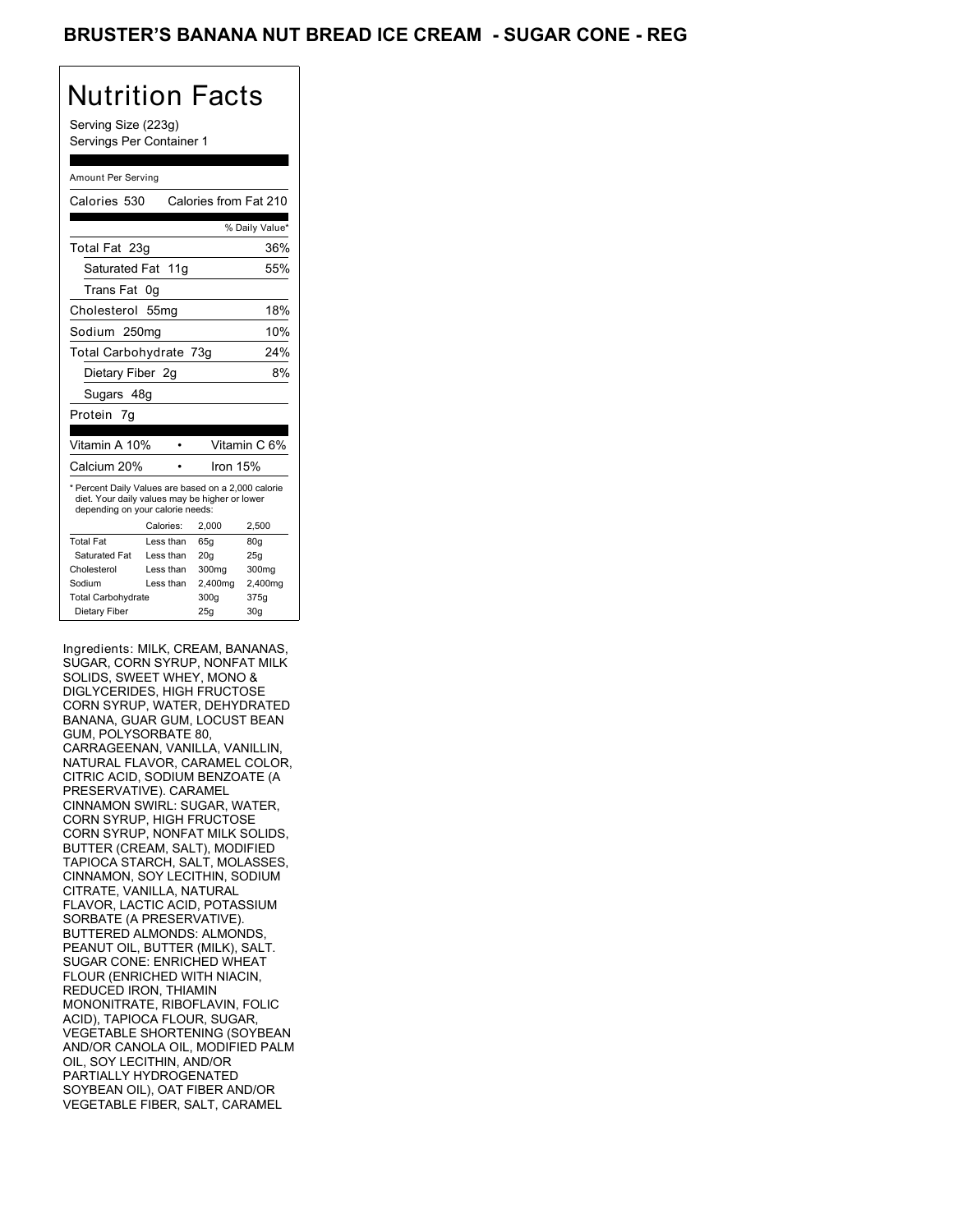## BRUSTER'S BANANA NUT BREAD ICE CREAM - SUGAR CONE - LG

# Nutrition Facts

Serving Size (293g) Servings Per Container 1

#### Amount Per Serving

| Calories 690                                                                                                                              |           | Calories from Fat 280 |                 |
|-------------------------------------------------------------------------------------------------------------------------------------------|-----------|-----------------------|-----------------|
|                                                                                                                                           |           |                       | % Daily Value*  |
| Total Fat 31q                                                                                                                             |           |                       | 47%             |
| Saturated Fat 15g                                                                                                                         |           |                       | 74%             |
| Trans Fat                                                                                                                                 | 0g        |                       |                 |
| Cholesterol 70mg                                                                                                                          |           |                       | 23%             |
| Sodium 320mg                                                                                                                              |           |                       | 13%             |
| Total Carbohydrate 94g                                                                                                                    |           |                       | 31%             |
| Dietary Fiber 3g                                                                                                                          |           |                       | 11%             |
| Sugars 63g                                                                                                                                |           |                       |                 |
| Protein 10g                                                                                                                               |           |                       |                 |
|                                                                                                                                           |           |                       |                 |
| Vitamin A 15%                                                                                                                             |           |                       | Vitamin C 10%   |
| Calcium 30%                                                                                                                               |           | Iron 15%              |                 |
| * Percent Daily Values are based on a 2,000 calorie<br>diet. Your daily values may be higher or lower<br>depending on your calorie needs: |           |                       |                 |
|                                                                                                                                           | Calories: | 2,000                 | 2,500           |
| <b>Total Fat</b>                                                                                                                          | Less than | 65q                   | 80q             |
| Saturated Fat                                                                                                                             | Less than | 20 <sub>g</sub>       | 25g             |
| Cholesterol                                                                                                                               | Less than | 300mg                 | 300mg           |
| Sodium                                                                                                                                    | Less than | 2,400mg               | 2,400mg         |
| <b>Total Carbohydrate</b>                                                                                                                 |           | 300q                  | 375g            |
| Dietary Fiber                                                                                                                             |           | 25q                   | 30 <sub>g</sub> |

Ingredients: MILK, CREAM, BANANAS, SUGAR, CORN SYRUP, NONFAT MILK SOLIDS, SWEET WHEY, MONO & DIGLYCERIDES, HIGH FRUCTOSE CORN SYRUP, WATER, DEHYDRATED BANANA, GUAR GUM, LOCUST BEAN GUM, POLYSORBATE 80, CARRAGEENAN, VANILLA, VANILLIN, NATURAL FLAVOR, CARAMEL COLOR, CITRIC ACID, SODIUM BENZOATE (A PRESERVATIVE). CARAMEL CINNAMON SWIRL: SUGAR, WATER, CORN SYRUP, HIGH FRUCTOSE CORN SYRUP, NONFAT MILK SOLIDS, BUTTER (CREAM, SALT), MODIFIED TAPIOCA STARCH, SALT, MOLASSES, CINNAMON, SOY LECITHIN, SODIUM CITRATE, VANILLA, NATURAL FLAVOR, LACTIC ACID, POTASSIUM SORBATE (A PRESERVATIVE). BUTTERED ALMONDS: ALMONDS, PEANUT OIL, BUTTER (MILK), SALT. SUGAR CONE: ENRICHED WHEAT FLOUR (ENRICHED WITH NIACIN, REDUCED IRON, THIAMIN MONONITRATE, RIBOFLAVIN, FOLIC ACID), TAPIOCA FLOUR, SUGAR, VEGETABLE SHORTENING (SOYBEAN AND/OR CANOLA OIL, MODIFIED PALM OIL, SOY LECITHIN, AND/OR PARTIALLY HYDROGENATED SOYBEAN OIL), OAT FIBER AND/OR VEGETABLE FIBER, SALT, CARAMEL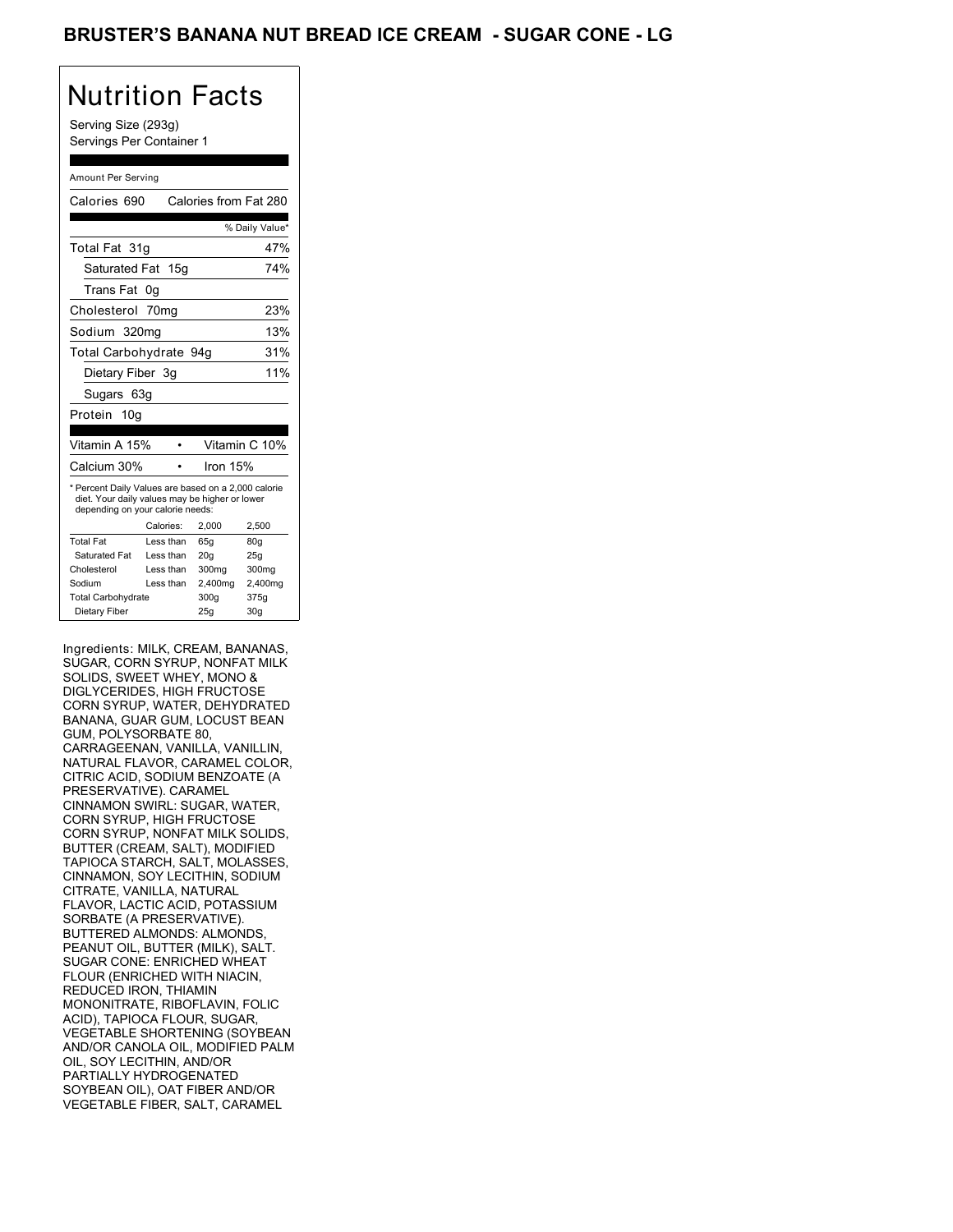## BRUSTER'S BANANA NUT BREAD ICE CREAM **- CAKE CONE - SM**

# Nutrition Facts

Serving Size (146g) Servings Per Container 1

#### Amount Per Serving

| Calories 340                                                                                                                              |           | Calories from Fat 140 |                 |
|-------------------------------------------------------------------------------------------------------------------------------------------|-----------|-----------------------|-----------------|
|                                                                                                                                           |           |                       | % Daily Value*  |
| <b>Total Fat</b><br>15g                                                                                                                   |           |                       | 24%             |
| Saturated Fat 7q                                                                                                                          |           |                       | 37%             |
| Trans Fat                                                                                                                                 | 0g        |                       |                 |
| Cholesterol 35mg                                                                                                                          |           |                       | 12%             |
| Sodium 160mg                                                                                                                              |           |                       | 7%              |
| Total Carbohydrate 46g                                                                                                                    |           |                       | 15%             |
| Dietary Fiber 1g                                                                                                                          |           |                       | 5%              |
| Sugars 30g                                                                                                                                |           |                       |                 |
| Protein 5q                                                                                                                                |           |                       |                 |
|                                                                                                                                           |           |                       |                 |
| Vitamin A 8%                                                                                                                              |           |                       | Vitamin C 4%    |
| Calcium 15%                                                                                                                               |           | Iron $10%$            |                 |
| * Percent Daily Values are based on a 2,000 calorie<br>diet. Your daily values may be higher or lower<br>depending on your calorie needs: |           |                       |                 |
|                                                                                                                                           | Calories: | 2.000                 | 2,500           |
| <b>Total Fat</b>                                                                                                                          | Less than | 65q                   | 80q             |
| Saturated Fat                                                                                                                             | Less than | 20 <sub>g</sub>       | 25g             |
| Cholesterol                                                                                                                               | Less than | 300mg                 | 300mg           |
| Sodium                                                                                                                                    | Less than | 2,400mg               | 2,400mg         |
| <b>Total Carbohydrate</b>                                                                                                                 |           | 300q                  | 375g            |
| Dietary Fiber                                                                                                                             |           | 25g                   | 30 <sub>g</sub> |

Ingredients: MILK, CREAM, BANANAS, SUGAR, CORN SYRUP, NONFAT MILK SOLIDS, SWEET WHEY, MONO & DIGLYCERIDES, HIGH FRUCTOSE CORN SYRUP, WATER, DEHYDRATED BANANA, GUAR GUM, LOCUST BEAN GUM, POLYSORBATE 80, CARRAGEENAN, VANILLA, VANILLIN, NATURAL FLAVOR, CARAMEL COLOR, CITRIC ACID, SODIUM BENZOATE (A PRESERVATIVE). CARAMEL CINNAMON SWIRL: SUGAR, WATER, CORN SYRUP, HIGH FRUCTOSE CORN SYRUP, NONFAT MILK SOLIDS, BUTTER (CREAM, SALT), MODIFIED TAPIOCA STARCH, SALT, MOLASSES, CINNAMON, SOY LECITHIN, SODIUM CITRATE, VANILLA, NATURAL FLAVOR, LACTIC ACID, POTASSIUM SORBATE (A PRESERVATIVE). BUTTERED ALMONDS: ALMONDS, PEANUT OIL, BUTTER (MILK), SALT. CAKE CONE: ENRICHED WHEAT FLOUR (ENRICHED WITH NIACIN, REDUCED IRON, THIAMIN MONONITRATE, RIBOFLAVIN, FOLIC ACID), TAPIOCA FLOUR, SUGAR, VEGETABLE OIL SHORTENING (SOYBEAN AND/OR CANOLA OIL, MODIFIED PALM OIL, SOY LECITHIN, AND/OR PARTIALLY HYDROGENATED SOYBEAN OIL), LEAVENING (SODIUM BICARBONATE, AMMONIUM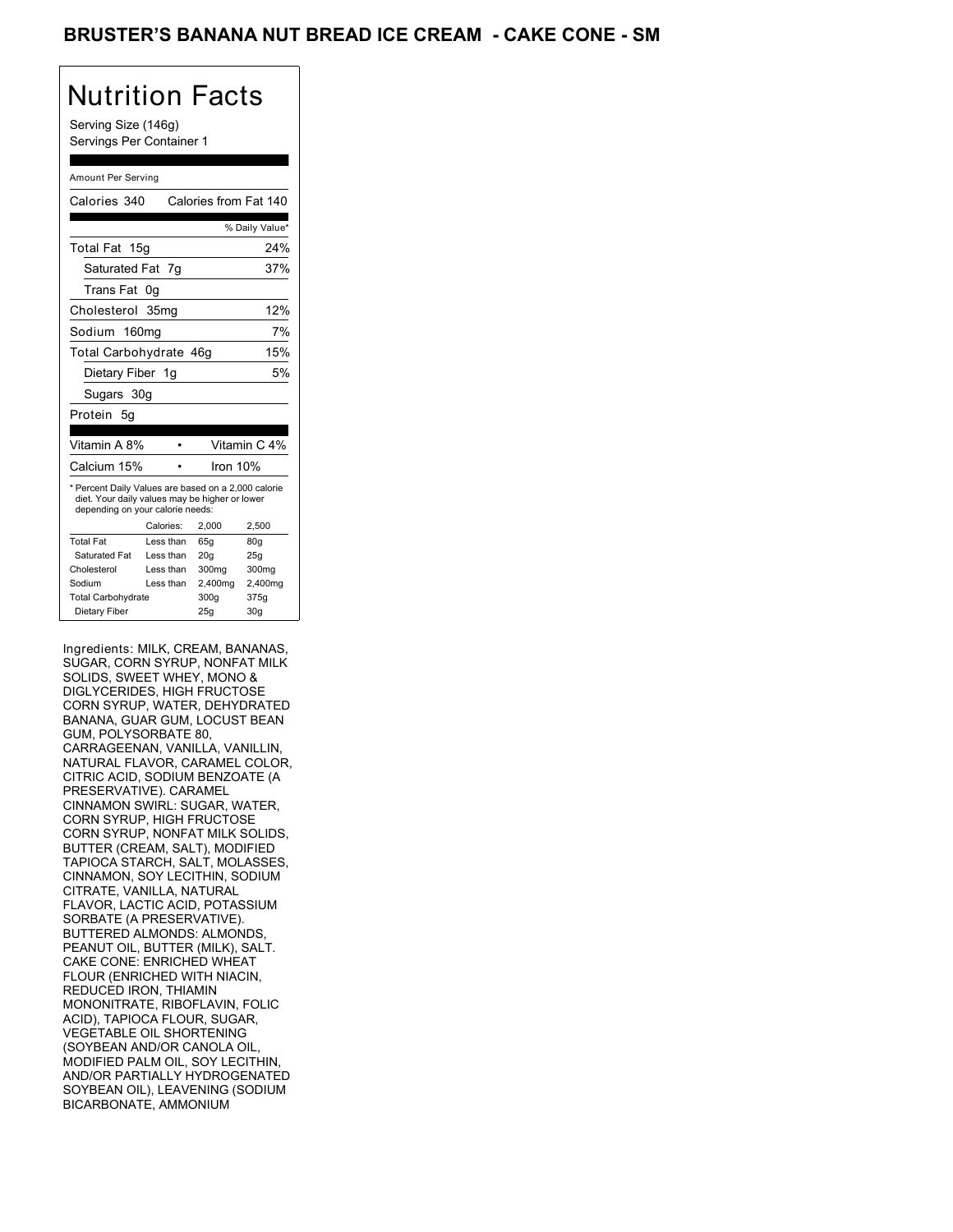## BRUSTER'S BANANA NUT BREAD ICE CREAM **- CAKE CONE - REG**

# Nutrition Facts

Serving Size (216g) Servings Per Container 1

#### Amount Per Serving

| Calories 500                                                                                                                              |           |           | Calories from Fat 210 |                 |
|-------------------------------------------------------------------------------------------------------------------------------------------|-----------|-----------|-----------------------|-----------------|
|                                                                                                                                           |           |           |                       | % Daily Value*  |
| Total Fat 23g                                                                                                                             |           |           |                       | 35%             |
| Saturated Fat 11g                                                                                                                         |           |           |                       | 55%             |
| <b>Trans Fat</b>                                                                                                                          | 0g        |           |                       |                 |
| Cholesterol 55mg                                                                                                                          |           |           |                       | 18%             |
| Sodium 240ma                                                                                                                              |           |           |                       | 10%             |
| Total Carbohydrate                                                                                                                        |           |           | 66g                   | 22%             |
| Dietary Fiber 2q                                                                                                                          |           |           |                       | 8%              |
| Sugars 45g                                                                                                                                |           |           |                       |                 |
| Protein 7g                                                                                                                                |           |           |                       |                 |
|                                                                                                                                           |           |           |                       |                 |
| Vitamin A 10%                                                                                                                             |           |           |                       | Vitamin C 6%    |
| Calcium 20%                                                                                                                               |           |           | Iron 15%              |                 |
| * Percent Daily Values are based on a 2,000 calorie<br>diet. Your daily values may be higher or lower<br>depending on your calorie needs: |           |           |                       |                 |
|                                                                                                                                           | Calories: |           | 2.000                 | 2,500           |
| <b>Total Fat</b>                                                                                                                          |           | Less than | 65q                   | 80 <sub>g</sub> |
| Saturated Fat                                                                                                                             |           | Less than | 20q                   | 25q             |
| Cholesterol                                                                                                                               |           | Less than | 300mg                 | 300mg           |
| Sodium                                                                                                                                    |           | Less than | 2,400mg               | 2,400mg         |
| <b>Total Carbohydrate</b>                                                                                                                 |           |           | 300q                  | 375g            |
| Dietary Fiber                                                                                                                             |           |           | 25g                   | 30 <sub>g</sub> |

Ingredients: MILK, CREAM, BANANAS, SUGAR, CORN SYRUP, NONFAT MILK SOLIDS, SWEET WHEY, MONO & DIGLYCERIDES, HIGH FRUCTOSE CORN SYRUP, WATER, DEHYDRATED BANANA, GUAR GUM, LOCUST BEAN GUM, POLYSORBATE 80, CARRAGEENAN, VANILLA, VANILLIN, NATURAL FLAVOR, CARAMEL COLOR, CITRIC ACID, SODIUM BENZOATE (A PRESERVATIVE). CARAMEL CINNAMON SWIRL: SUGAR, WATER, CORN SYRUP, HIGH FRUCTOSE CORN SYRUP, NONFAT MILK SOLIDS, BUTTER (CREAM, SALT), MODIFIED TAPIOCA STARCH, SALT, MOLASSES, CINNAMON, SOY LECITHIN, SODIUM CITRATE, VANILLA, NATURAL FLAVOR, LACTIC ACID, POTASSIUM SORBATE (A PRESERVATIVE). BUTTERED ALMONDS: ALMONDS, PEANUT OIL, BUTTER (MILK), SALT. CAKE CONE: ENRICHED WHEAT FLOUR (ENRICHED WITH NIACIN, REDUCED IRON, THIAMIN MONONITRATE, RIBOFLAVIN, FOLIC ACID), TAPIOCA FLOUR, SUGAR, VEGETABLE OIL SHORTENING (SOYBEAN AND/OR CANOLA OIL, MODIFIED PALM OIL, SOY LECITHIN, AND/OR PARTIALLY HYDROGENATED SOYBEAN OIL), LEAVENING (SODIUM BICARBONATE, AMMONIUM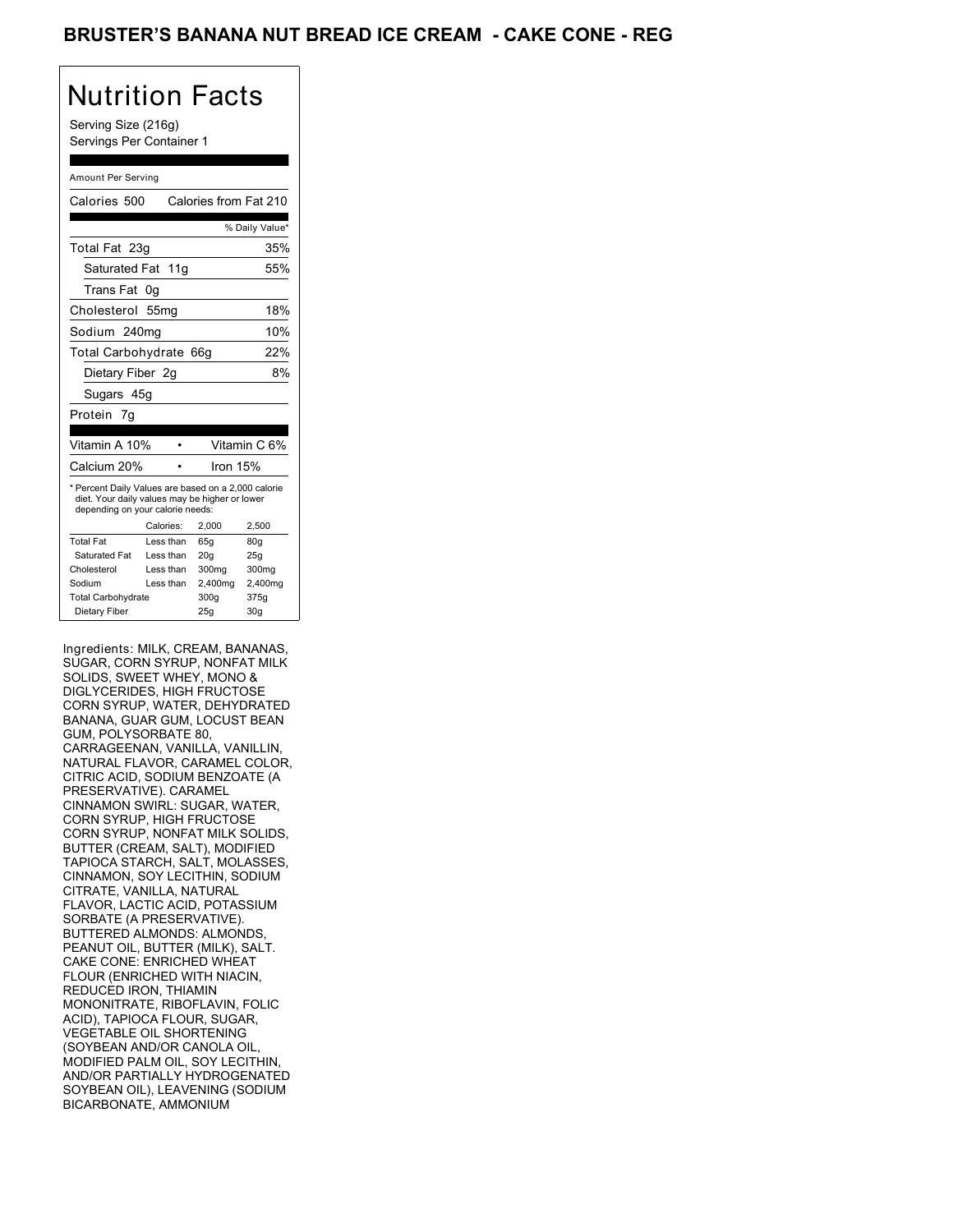## BRUSTER'S BANANA NUT BREAD ICE CREAM **- CAKE CONE - LG**

# Nutrition Facts

Serving Size (286g) Servings Per Container 1

#### Amount Per Serving

| Calories 660                                                                                                                              |           |                 | Calories from Fat 280 |
|-------------------------------------------------------------------------------------------------------------------------------------------|-----------|-----------------|-----------------------|
|                                                                                                                                           |           |                 | % Daily Value*        |
| Total Fat 31q                                                                                                                             |           |                 | 47%                   |
| Saturated Fat 15q                                                                                                                         |           |                 | 74%                   |
| Trans Fat                                                                                                                                 | 0g        |                 |                       |
| Cholesterol 70mg                                                                                                                          |           |                 | 23%                   |
| Sodium 310mg                                                                                                                              |           |                 | 13%                   |
| Total Carbohydrate 87g                                                                                                                    |           |                 | 29%                   |
| Dietary Fiber 3g                                                                                                                          |           |                 | 11%                   |
| Sugars 60g                                                                                                                                |           |                 |                       |
| Protein 10g                                                                                                                               |           |                 |                       |
|                                                                                                                                           |           |                 |                       |
| Vitamin A 15%                                                                                                                             |           |                 | Vitamin C 10%         |
| Calcium 25%                                                                                                                               |           | Iron 15%        |                       |
| * Percent Daily Values are based on a 2,000 calorie<br>diet. Your daily values may be higher or lower<br>depending on your calorie needs: |           |                 |                       |
|                                                                                                                                           | Calories: | 2,000           | 2,500                 |
| <b>Total Fat</b>                                                                                                                          | Less than | 65q             | 80q                   |
| Saturated Fat                                                                                                                             | Less than | 20 <sub>g</sub> | 25g                   |
| Cholesterol                                                                                                                               | Less than | 300mg           | 300mg                 |
| Sodium                                                                                                                                    | Less than | 2,400mg         | 2,400mg               |
| <b>Total Carbohydrate</b>                                                                                                                 |           | 300q            | 375g                  |
| Dietary Fiber                                                                                                                             |           | 25q             | 30 <sub>g</sub>       |

Ingredients: MILK, CREAM, BANANAS, SUGAR, CORN SYRUP, NONFAT MILK SOLIDS, SWEET WHEY, MONO & DIGLYCERIDES, HIGH FRUCTOSE CORN SYRUP, WATER, DEHYDRATED BANANA, GUAR GUM, LOCUST BEAN GUM, POLYSORBATE 80, CARRAGEENAN, VANILLA, VANILLIN, NATURAL FLAVOR, CARAMEL COLOR, CITRIC ACID, SODIUM BENZOATE (A PRESERVATIVE). CARAMEL CINNAMON SWIRL: SUGAR, WATER, CORN SYRUP, HIGH FRUCTOSE CORN SYRUP, NONFAT MILK SOLIDS, BUTTER (CREAM, SALT), MODIFIED TAPIOCA STARCH, SALT, MOLASSES, CINNAMON, SOY LECITHIN, SODIUM CITRATE, VANILLA, NATURAL FLAVOR, LACTIC ACID, POTASSIUM SORBATE (A PRESERVATIVE). BUTTERED ALMONDS: ALMONDS, PEANUT OIL, BUTTER (MILK), SALT. CAKE CONE: ENRICHED WHEAT FLOUR (ENRICHED WITH NIACIN, REDUCED IRON, THIAMIN MONONITRATE, RIBOFLAVIN, FOLIC ACID), TAPIOCA FLOUR, SUGAR, VEGETABLE OIL SHORTENING (SOYBEAN AND/OR CANOLA OIL, MODIFIED PALM OIL, SOY LECITHIN, AND/OR PARTIALLY HYDROGENATED SOYBEAN OIL), LEAVENING (SODIUM BICARBONATE, AMMONIUM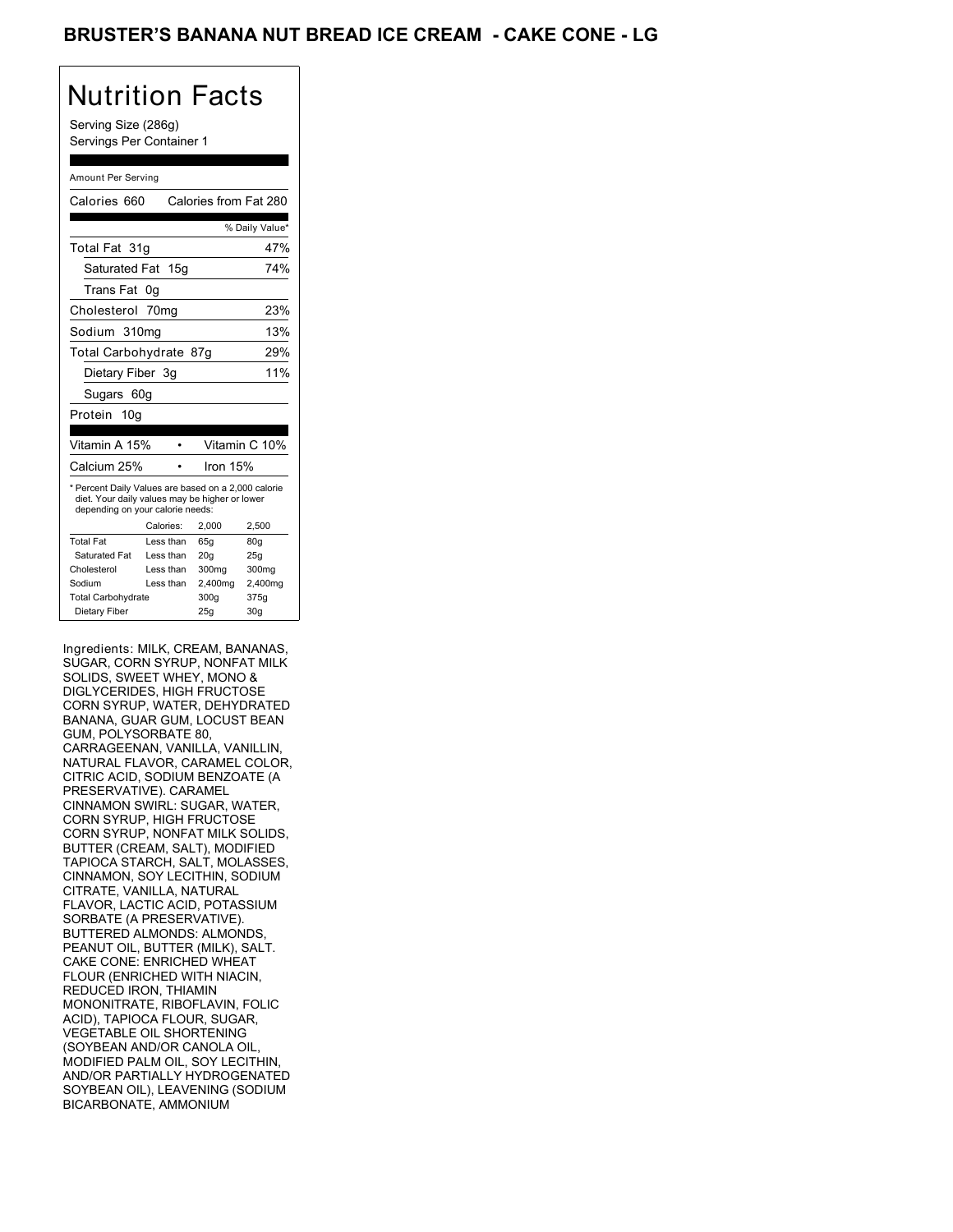## BRUSTER'S BANANA NUT BREAD ICE CREAM - WAFFLE CONE - SM

## Nutrition Facts

Serving Size (170g) Servings Per Container 1

#### Amount Per Serving

| Calories 450                                                                                                                              |           |                 | Calories from Fat 170 |
|-------------------------------------------------------------------------------------------------------------------------------------------|-----------|-----------------|-----------------------|
|                                                                                                                                           |           |                 | % Daily Value*        |
| Total Fat<br>18a                                                                                                                          |           |                 | 28%                   |
| Saturated Fat 8q                                                                                                                          |           |                 | 41%                   |
| Trans Fat                                                                                                                                 | 0g        |                 |                       |
| Cholesterol 45mg                                                                                                                          |           |                 | 14%                   |
| Sodium 150mg                                                                                                                              |           |                 | 6%                    |
| Total Carbohydrate 64g                                                                                                                    |           |                 | 21%                   |
| Dietary Fiber 1g                                                                                                                          |           |                 | 5%                    |
| Sugars 40g                                                                                                                                |           |                 |                       |
| Protein<br>6g                                                                                                                             |           |                 |                       |
|                                                                                                                                           |           |                 |                       |
| Vitamin A 8%                                                                                                                              |           |                 | Vitamin C 4%          |
| Calcium 15%                                                                                                                               |           | Iron $10%$      |                       |
| * Percent Daily Values are based on a 2,000 calorie<br>diet. Your daily values may be higher or lower<br>depending on your calorie needs: |           |                 |                       |
|                                                                                                                                           | Calories: | 2,000           | 2,500                 |
| <b>Total Fat</b>                                                                                                                          | Less than | 65q             | 80q                   |
| Saturated Fat                                                                                                                             | Less than | 20 <sub>g</sub> | 25g                   |
| Cholesterol                                                                                                                               | Less than | 300mg           | 300mg                 |
| Sodium                                                                                                                                    | Less than | 2,400mg         | 2,400mg               |
| <b>Total Carbohydrate</b>                                                                                                                 |           | 300g            | 375g                  |
| Dietary Fiber                                                                                                                             |           | 25q             | 30q                   |

Ingredients: MILK, CREAM, BANANAS, SUGAR, CORN SYRUP, NONFAT MILK SOLIDS, SWEET WHEY, MONO & DIGLYCERIDES, HIGH FRUCTOSE CORN SYRUP, WATER, DEHYDRATED BANANA, GUAR GUM, LOCUST BEAN GUM, POLYSORBATE 80, CARRAGEENAN, VANILLA, VANILLIN, NATURAL FLAVOR, CARAMEL COLOR, CITRIC ACID, SODIUM BENZOATE (A PRESERVATIVE). CARAMEL CINNAMON SWIRL: SUGAR, WATER, CORN SYRUP, HIGH FRUCTOSE CORN SYRUP, NONFAT MILK SOLIDS, BUTTER (CREAM, SALT), MODIFIED TAPIOCA STARCH, SALT, MOLASSES, CINNAMON, SOY LECITHIN, SODIUM CITRATE, VANILLA, NATURAL FLAVOR, LACTIC ACID, POTASSIUM SORBATE (A PRESERVATIVE). BUTTERED ALMONDS: ALMONDS, PEANUT OIL, BUTTER (MILK), SALT. WAFFLE CONE: ENRICHED BLEACHED WHEAT FLOUR (ENRICHED WITH NIACIN, REDUCED IRON, THIAMIN MONONITRATE, RIBOFLAVIN, FOLIC ACID), SUGAR, VEGETABLE SHORTENING (PARTIALLY HYDROGENATED SOYBEAN AND COTTONSEED OILS), WHOLE EGG, ARTIFICIAL FLAVOR (INCLUDING MALTODEXTRIN, MODIFIED CORNSTARCH, BUTTER,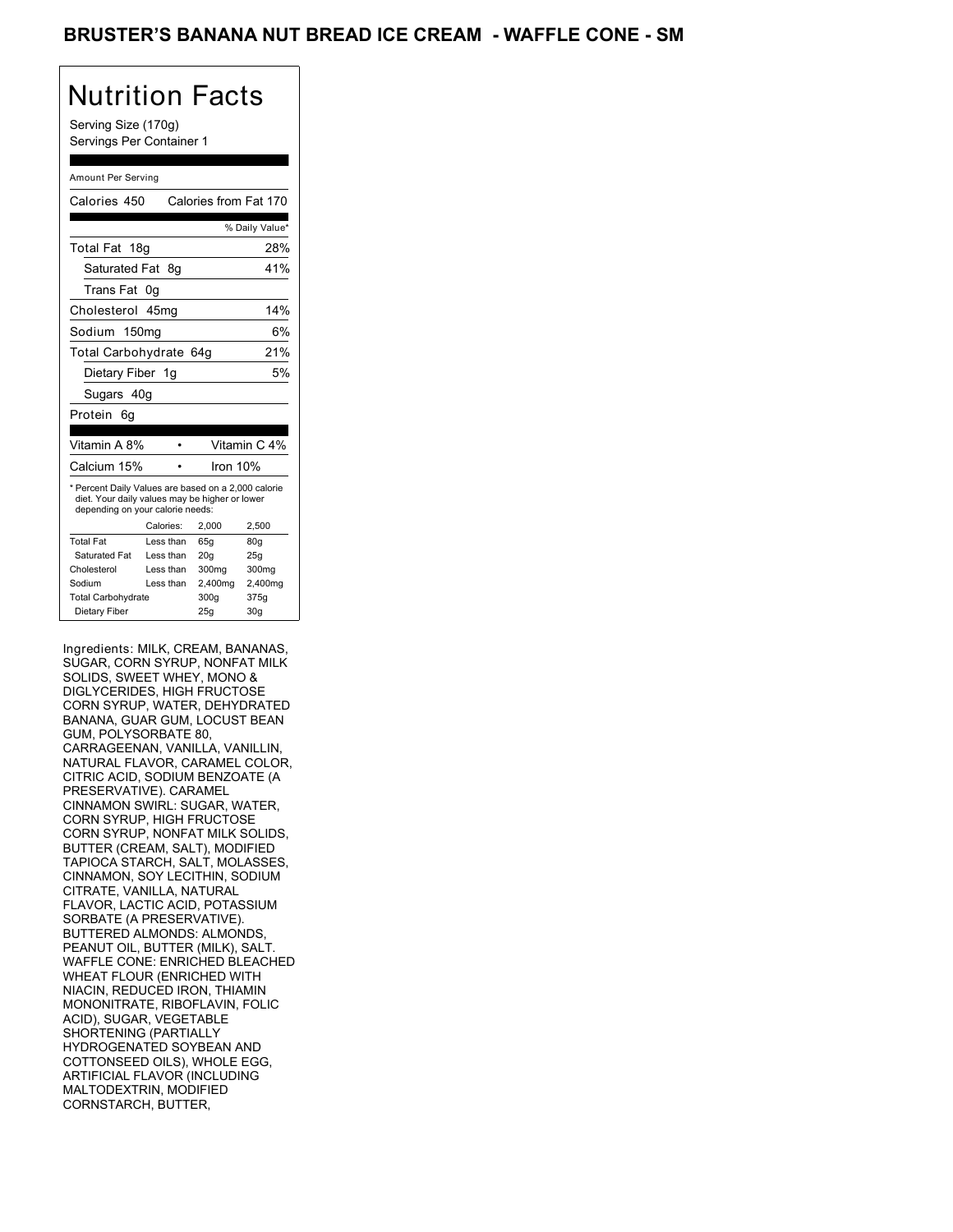## BRUSTER'S BANANA NUT BREAD ICE CREAM - WAFFLE CONE - REG

## Nutrition Facts

Serving Size (240g) Servings Per Container 1

#### Amount Per Serving

| Calories 610                                                                                                                              |           | Calories from Fat 230 |                 |
|-------------------------------------------------------------------------------------------------------------------------------------------|-----------|-----------------------|-----------------|
|                                                                                                                                           |           |                       | % Daily Value*  |
| Total Fat 26g                                                                                                                             |           |                       | 40%             |
| Saturated Fat 12g                                                                                                                         |           |                       | 59%             |
| Trans Fat                                                                                                                                 | 0g        |                       |                 |
| Cholesterol 60mg                                                                                                                          |           |                       | 20%             |
| Sodium 230mg                                                                                                                              |           |                       | 9%              |
| Total Carbohydrate 84g                                                                                                                    |           |                       | 28%             |
| Dietary Fiber 2g                                                                                                                          |           |                       | 8%              |
| Sugars 55g                                                                                                                                |           |                       |                 |
| Protein<br>8g                                                                                                                             |           |                       |                 |
|                                                                                                                                           |           |                       |                 |
| Vitamin A 10%                                                                                                                             |           |                       | Vitamin C 6%    |
| Calcium 20%                                                                                                                               |           | Iron $15%$            |                 |
| * Percent Daily Values are based on a 2,000 calorie<br>diet. Your daily values may be higher or lower<br>depending on your calorie needs: |           |                       |                 |
|                                                                                                                                           | Calories: | 2,000                 | 2,500           |
| <b>Total Fat</b>                                                                                                                          | Less than | 65q                   | 80q             |
| Saturated Fat                                                                                                                             | Less than | 20 <sub>g</sub>       | 25g             |
| Cholesterol                                                                                                                               | Less than | 300mg                 | 300mg           |
| Sodium                                                                                                                                    | Less than | 2,400mg               | 2,400mg         |
| <b>Total Carbohydrate</b>                                                                                                                 |           | 300q                  | 375g            |
| Dietary Fiber                                                                                                                             |           | 25g                   | 30 <sub>g</sub> |

Ingredients: MILK, CREAM, BANANAS, SUGAR, CORN SYRUP, NONFAT MILK SOLIDS, SWEET WHEY, MONO & DIGLYCERIDES, HIGH FRUCTOSE CORN SYRUP, WATER, DEHYDRATED BANANA, GUAR GUM, LOCUST BEAN GUM, POLYSORBATE 80, CARRAGEENAN, VANILLA, VANILLIN, NATURAL FLAVOR, CARAMEL COLOR, CITRIC ACID, SODIUM BENZOATE (A PRESERVATIVE). CARAMEL CINNAMON SWIRL: SUGAR, WATER, CORN SYRUP, HIGH FRUCTOSE CORN SYRUP, NONFAT MILK SOLIDS, BUTTER (CREAM, SALT), MODIFIED TAPIOCA STARCH, SALT, MOLASSES, CINNAMON, SOY LECITHIN, SODIUM CITRATE, VANILLA, NATURAL FLAVOR, LACTIC ACID, POTASSIUM SORBATE (A PRESERVATIVE). BUTTERED ALMONDS: ALMONDS, PEANUT OIL, BUTTER (MILK), SALT. WAFFLE CONE: ENRICHED BLEACHED WHEAT FLOUR (ENRICHED WITH NIACIN, REDUCED IRON, THIAMIN MONONITRATE, RIBOFLAVIN, FOLIC ACID), SUGAR, VEGETABLE SHORTENING (PARTIALLY HYDROGENATED SOYBEAN AND COTTONSEED OILS), WHOLE EGG, ARTIFICIAL FLAVOR (INCLUDING MALTODEXTRIN, MODIFIED CORNSTARCH, BUTTER,